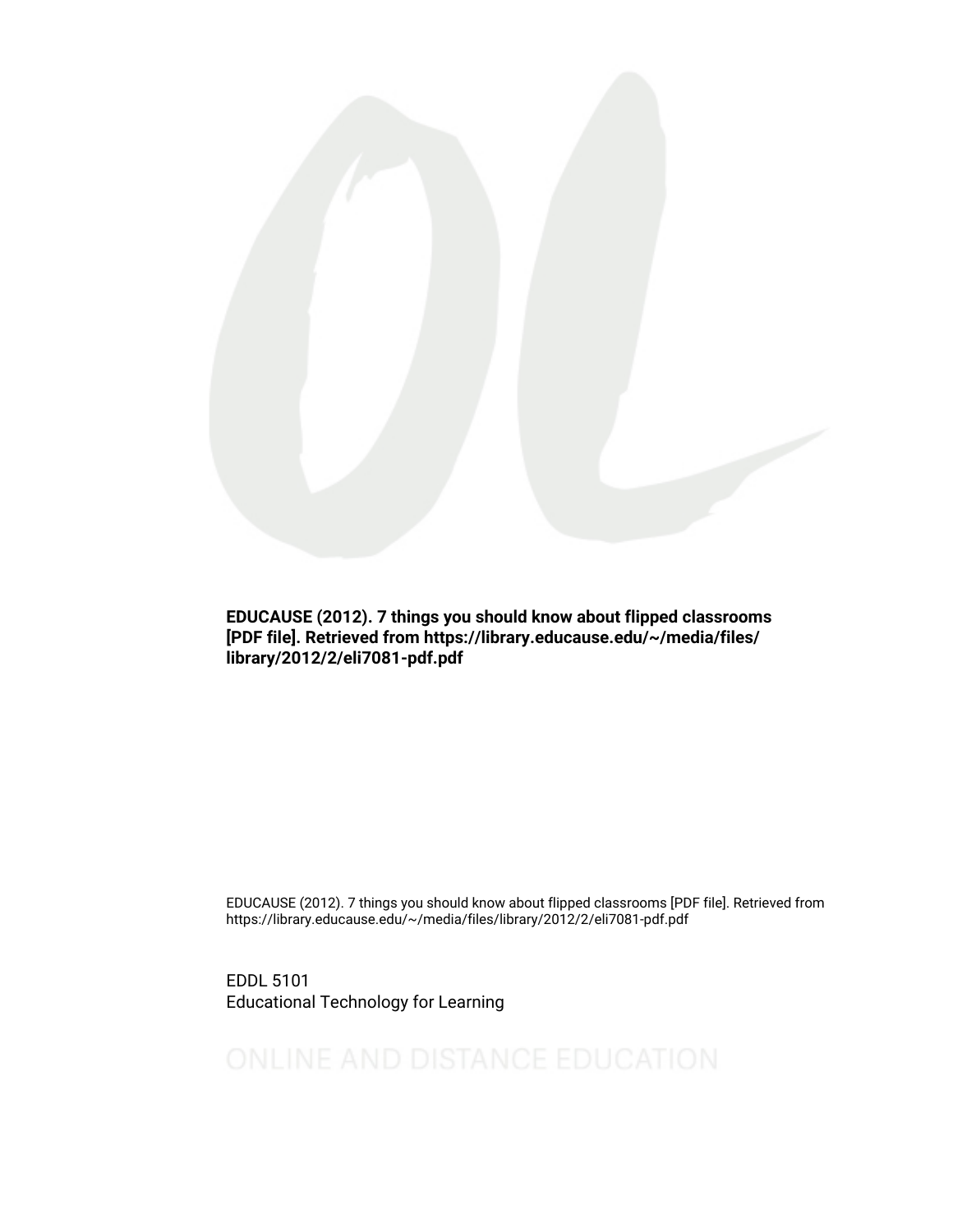**SUVODOS** LEARNING<br>INITIATIVE

# **THINGS YOU SHOULD KNOW ABOUT…™** FLIPPED CLASSROOMS

#### **Scenario**

For the past two weeks, Kyle has been taking a flipped course in designing food gardens. Before he attends each class, he watches videos of short lectures recorded or recommended by his instructor. Each lecture comes with a brief online quiz that offers him immediate feedback on whether he missed any essential points. Today as he enters class, he glances at the schedule on the whiteboard. For the first half hour, teams will discuss how the content of the video lectures on microclimates, insect predation, and disease control will inform their team projects. Professor Dalton circulates among the tables to see if anyone has questions.

Kyle's team will be repurposing an area the size of an urban backyard into a visually appealing garden that is also a functional food source. It's part of the larger class project to reclaim a strip of city land by building a demonstration food garden. "I think we should bring in disease-resistant blueberries, grapes, and pome fruits," says Coleen, looking at the rough drawings they have made so far. Dalton stops to look over their design. "Check the nursery catalogs on the front table," he suggests. "Disease-resistant strains are clearly marked in their listings." As they search the catalog and discuss which diseases might be a problem in dwarf apples, pears, blueberries, and grapes, Kyle enters their cultivar choices in their Google Docs space. They are turning to a discussion of microclimates and plant placement when a chime signals discussion is over.

In the second half of the class, team monitors each retrieve two flat boxes from the front of the class. One box contains a stack of pins and various leaves preserved in plastic. The second box has a foam insert topped by a paper grid; each square is labeled with a nutritional deficiency or a disease common to food plants. During the next half hour, each team is to identify the disease or nutritional deficiency and pin the correct leaf in the right spot on the grid. Dalton is on hand, directing attention to clues and sometimes challenging their choices.

As he leaves, Kyle reflects that the hands-on activities have given him a far better grasp of the information and more confidence in what he has learned than he could have gotten from an in-class lecture.

### **1. What is it?**

**The flipped classroom is a pedagogical model in which the typical lecture and homework elements of a course are reversed.** Short video lectures are viewed by students at home before the class session, while in-class time is devoted to exercises, projects, or discussions. The video lecture is often seen as the key ingredient in the flipped approach, such lectures being either created by the instructor and posted online or selected from an online repository. While a prerecorded lecture could certainly be a podcast or other audio format, the ease with which video can be accessed and viewed today has made it so ubiquitous that the flipped model has come to be identified with it.

The notion of a flipped classroom draws on such concepts as active learning, student engagement, hybrid course design, and course podcasting. The value of a flipped class is in the repurposing of class time into a workshop where students can inquire about lecture content, test their skills in applying knowledge, and interact with one another in hands-on activities. During class sessions, instructors function as coaches or advisors, encouraging students in individual inquiry and collaborative effort.

#### **2. How does it work?**

There is no single model for the flipped classroom—**the term is widely used to describe almost any class structure that provides prerecorded lectures followed by in-class exercises**. In one common model, students might view multiple lectures of five to seven minutes each. Online quizzes or activities can be interspersed to test what students have learned. Immediate quiz feedback and the ability to rerun lecture segments may help clarify points of confusion. Instructors might lead in-class discussions or turn the classroom into a studio where students create, collaborate, and put into practice what they learned from the lectures they view outside class. As on-site experts, instructors suggest various approaches, clarify content, and monitor progress. They might organize students into an ad hoc workgroup to solve a problem that several are struggling to understand. Because this approach represents a comprehensive change in the class dynamic, some instructors have chosen to implement only a few elements of the flipped model or to flip only a few selected class sessions during a term.

#### **3. Who's doing it?**

**A growing number of higher education individual faculty have begun using the flipped model in their courses.** At Algonquin College, a video production class has been using this model to explain the workings of editing software, a procedure that is notoriously difficult to explain in a standard lecture. Short tutorial video lectures let students move at their own pace, rewind to review portions, and skip through sections they already understand,

 $more$   $>>$